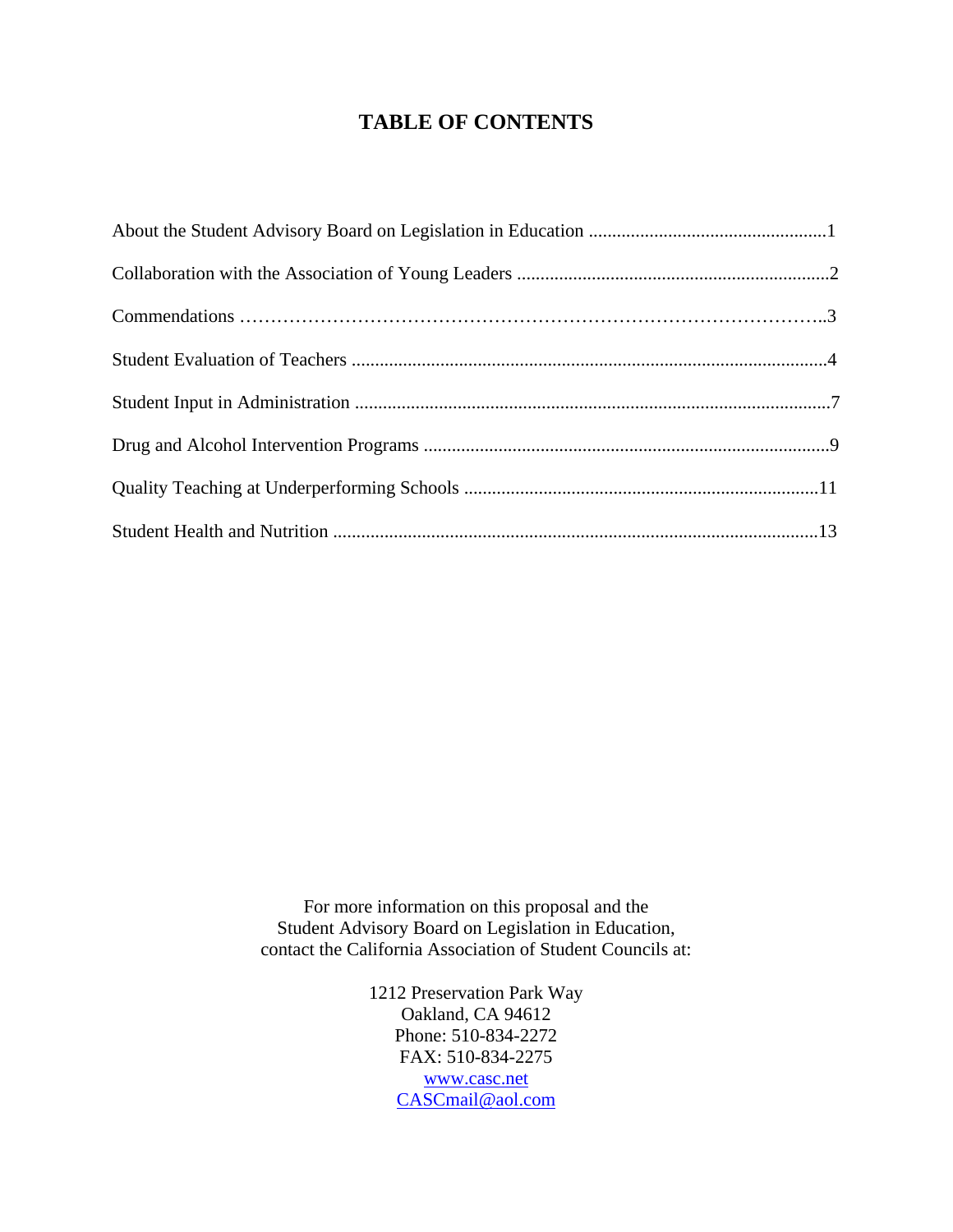# **Student Advisory Board on Legislation in Education**

<span id="page-1-0"></span>The Student Advisory Board on Legislation in Education (SABLE) is a program of the California Association of Student Councils. The conference is a continuation of the Student Advisory Board on Education (SABE), which occurs each November. Whereas SABE delegates present to the State Board of Education, SABLE offers students the opportunity to present recommendations to and engage in dialogue with members of the Senate and Assembly Education Committees. For three days, the student delegates continue their discussion of key education issues determined at SABE, aligning their proposals to fit under the jurisdiction of the California state legislature.

# **California Association of Student Councils**

The California Association of Student Councils (CASC) is a 501(c)3 non-profit organization that works towards developing skilled leaders. Our focus is peer training of students and advisors to foster self-esteem and build citizenship. CASC serves as an advocate for youth, provides a channel for student views and empowers youth to take action.

CASC is led by a group of high school students known collectively as the State Council with the support of a Board of Directors. We believe in youth leadership and empowerment; thus all of our programs, such as the annual Student Advisory Board on Education in Sacramento and the Elementary/Middle school conferences, are truly led by students. We promote this philosophy even further within each program. All of our conferences include council sessions led by highly trained high school and college counselors.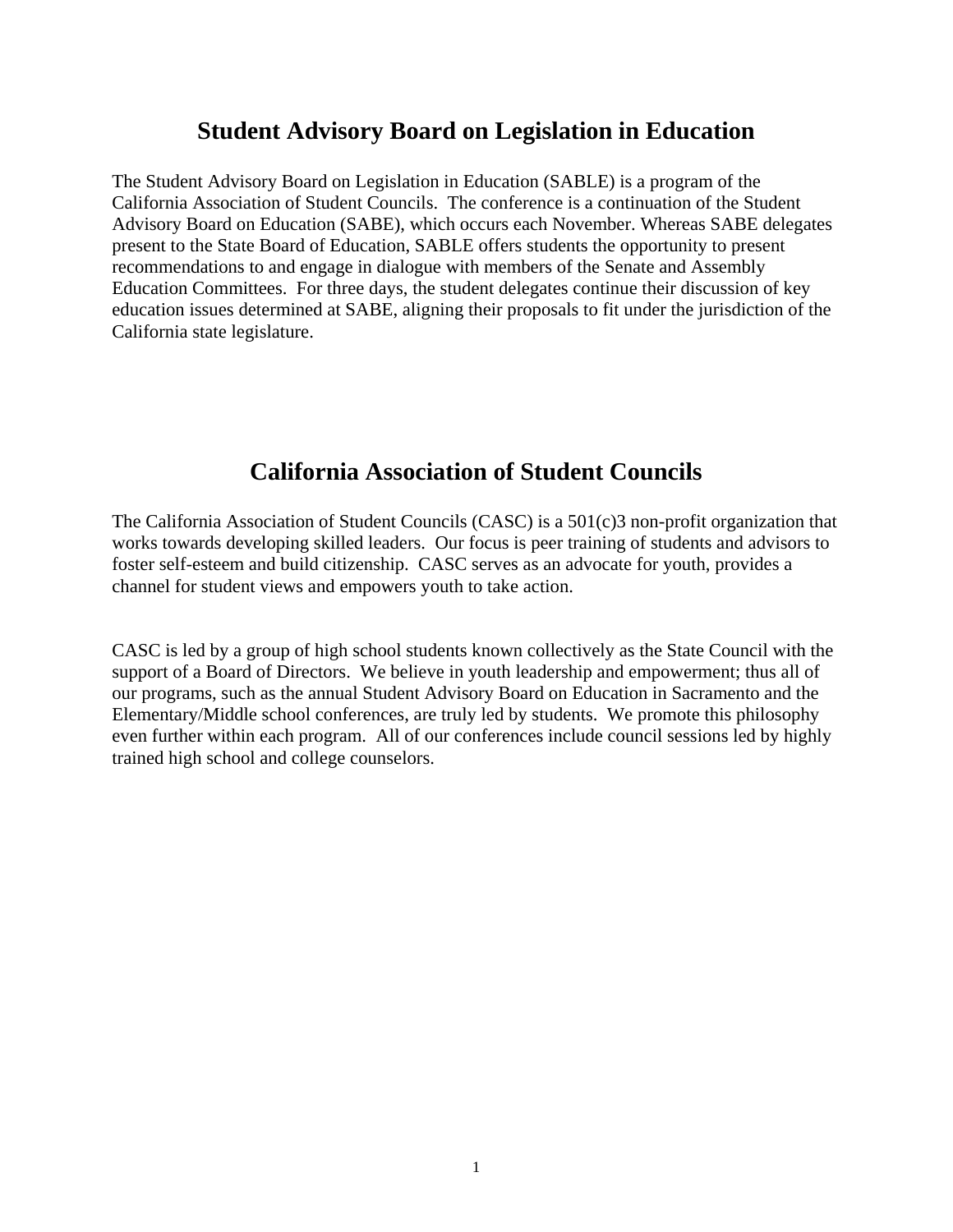# **Collaboration with the Association of Young Leaders**

<span id="page-2-0"></span>We are honored to have a delegation from the Association of Young Leaders, the Russian sisterorganization to the California Association of Student Councils, join this years' Student Advisory Board on Legislation in Education. While serving on staff, their hope is to learn from our program in order to implement similar programs for youth in Russia. Through teaching each other about our best practices and exchanging in cross-cultural discussions, we came to the conclusion that when we share common values, we speak the same language. In hope and anticipation of future global collaboration, the entire delegation brainstormed their most important desired outcomes for how education can be improved throughout the world.

Their primary topics, in prioritized order, include:

- Access to education
- Free and affordable education
- Safety in schools
- Universal literacy
- Qualified teachers
- Updated and sufficient supplies

Other topics discussed by the delegation include:

- Student continuation and participation in education without gaps in education
- Cultural awareness education
- Funding to create schools when necessary
- Standardized grade level curriculum
- Accessibility to higher education
- Competitive teacher salaries
- Implementation of certificate of education recognized by all nations
- Greater emphasis of learning second language
- Regulation for sufficient and fair allocation of funding
- Governmental support of education
- Consistent historical accounts in textbooks
- Universal education process
- Universal offering of courses

For more information about the Association of Young Leaders, please visit [www.ayl.ru.](http://www.ayl.ru)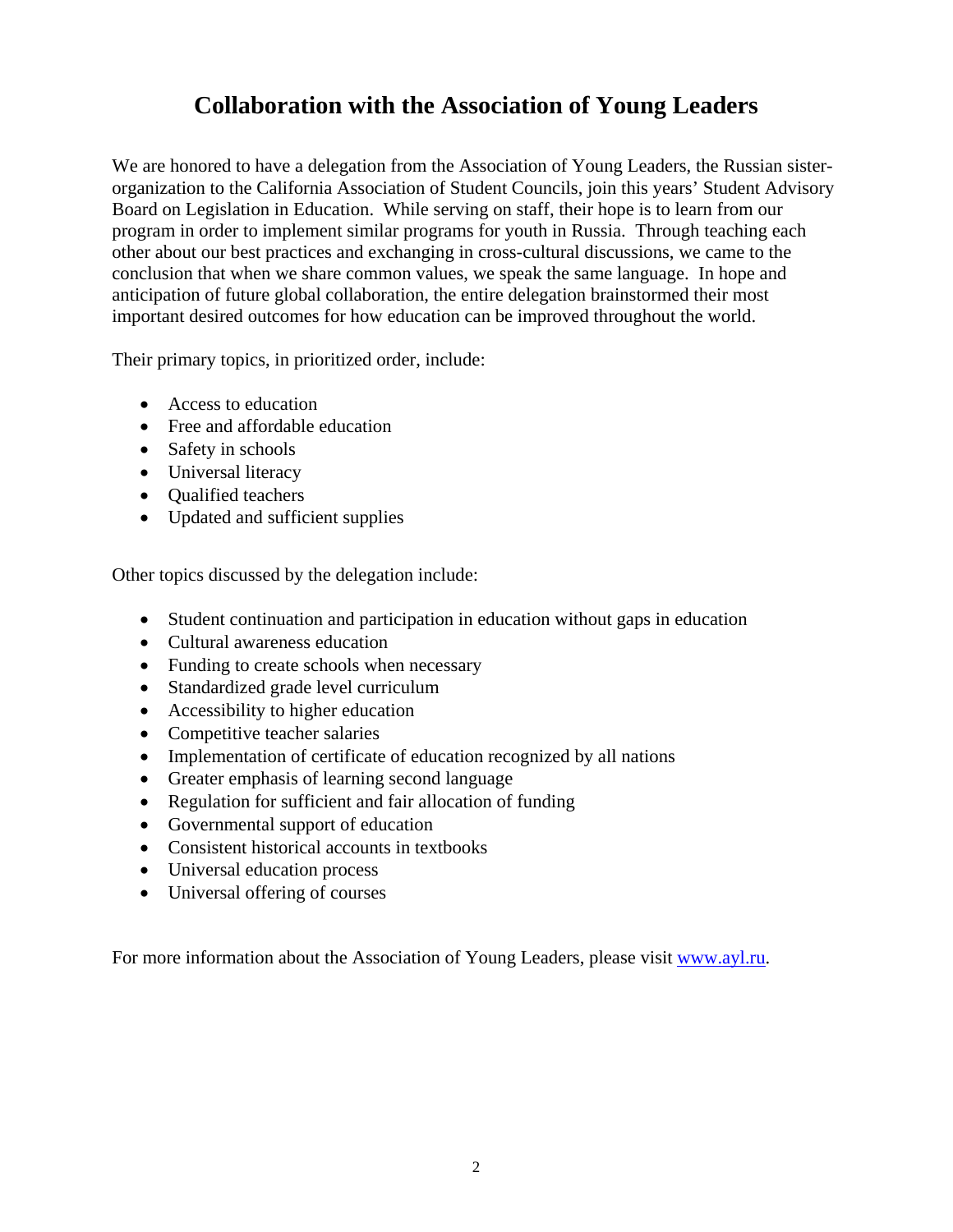# **COMMENDATIONS**

<span id="page-3-0"></span>The Student Advisory Board on Legislation in Education commends the Senate Education Committee for its continuing commitment to engage in dialogue with the students of California. We are greatly appreciative of their dedication to the Student Advisory Board on Legislation in Education over the past seven years.

The Student Advisory Board on Legislation in Education commends Senator Jack Scott, Chair of the Senate Education Committee, and Assembly Member Jackie Goldberg, Chair of the Assembly Education Committee, for their outstanding leadership in public education in the California legislature.

The Student Advisory Board on Legislation in Education commends the Association of Young Leaders for their commitment to youth leadership in Russia and for their enthusiasm in creating similar programs in Russia. We are honored to have been able to share our conference with their delegation and to have their leaders work with our staff. We are excited about further collaboration throughout the world with our Russian sister-organization.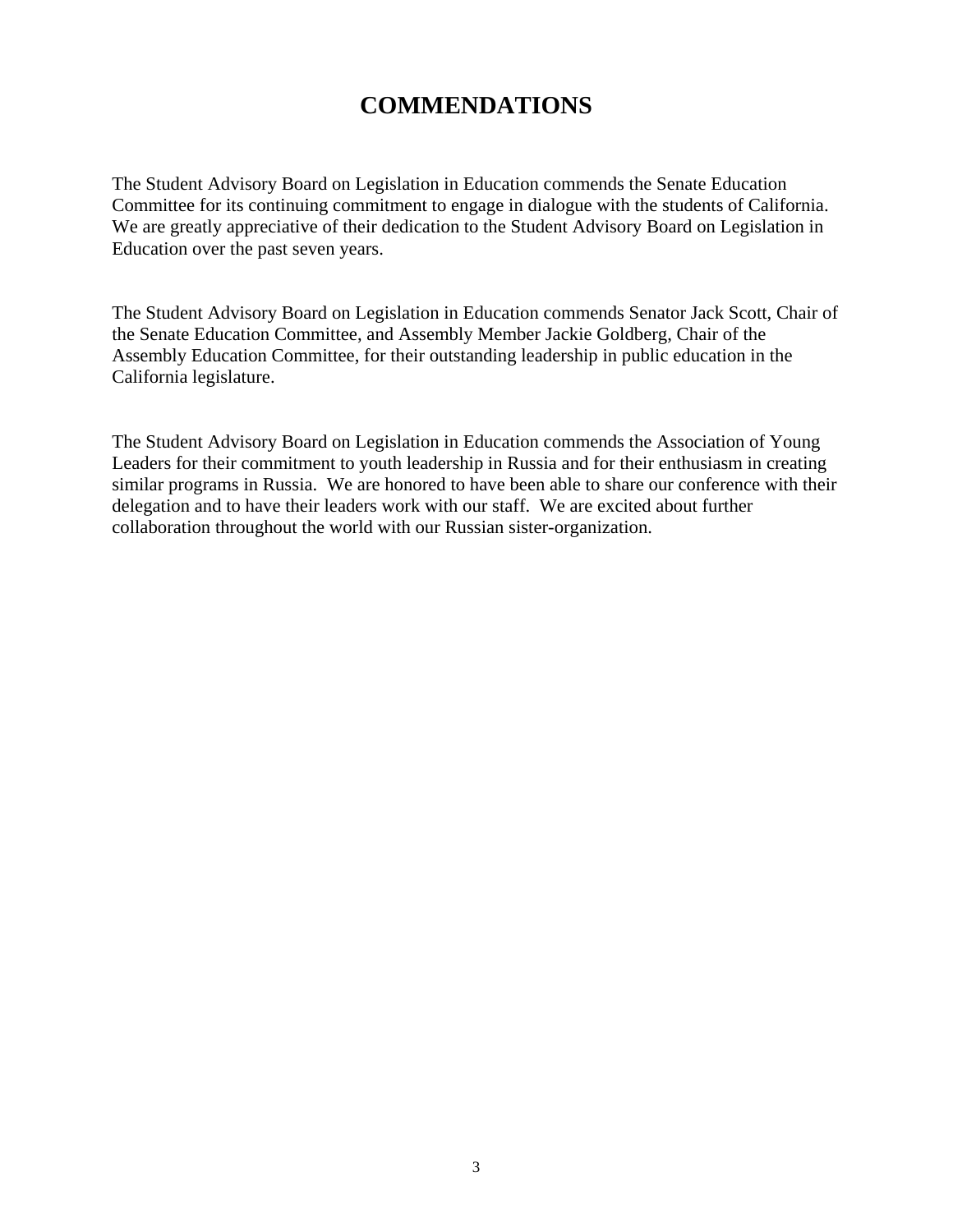<span id="page-4-0"></span>

The Student Advisory Board on Legislation in Education Seventh Annual Presentation to the Senate Education Committee – February 22, 2006



# **Student Evaluation of Teachers**

**PRESENTERS:** Elise Fider, Merrill West High School; Stefany James, San Benito High School; Tucker Morgan, Serrano High School; Brian Rocha, San Benito High School; Jasmine Silva, Serrano High School

## **OUR VISION FOR CALIFORNIA EDUCATION:**

Every student in California is actively participating in regular evaluations of their teachers. Teachers are using feedback from evaluations critically and constructively to further their professional development and adapt to all their students' needs in the classroom. Assessments of teachers are accurate and unbiased. They are completed in an environment that is open and conducive to honesty, giving the evaluations credibility and ensuring their productiveness. Students and teachers have complete awareness of the evaluation process and its benefits. All students actively participate due to their understanding of the importance of honest involvement in the evaluation process. Honest student feedback will encourage teachers to take action on student evaluations. Overall, all students are able to excel in all subject areas since their teachers will be more attuned to their students' needs.

# **AREAS OF FOCUS:**

## *Components of Evaluation Process*

#### *Actions Recommended:*

- State legislature mandates student evaluation of teachers and allocates funding necessary for implementation.
- **Exercise 1** Legislators, educators, students and/or the Department of Education collaboratively create a standardized evaluation template.
- Evaluation template includes a universal list of questions, covering topics including classroom management, teaching methods, and other relevant topics.
- Objective of the evaluation is stated on the evaluation vis-à-vis a mission statement
- District school boards add additional questions to the evaluation to cater to local needs.
- Department heads can be third parties to disseminate and analyze evaluations, and facilitate feedback with teachers. Each district can identify their own criteria by which each department is to analyze evaluations.

## *Implementation of Evaluation Process*

*Actions Recommended:* 

- Encourage enthusiasm and stress the importance of evaluations to students to ensure their honesty and full participation.
- Disseminate the evaluations to all school districts through the Department of Education.
- High school students complete evaluation on a schedule determined by the school district no less than once per year.
- **•** Department heads at each high school collect and compile a report of findings from the evaluations, identifying trends and other pertinent information.
- High schools combine reports to create a comprehensive review, which is then given to school districts in order for administrators to see overall trends.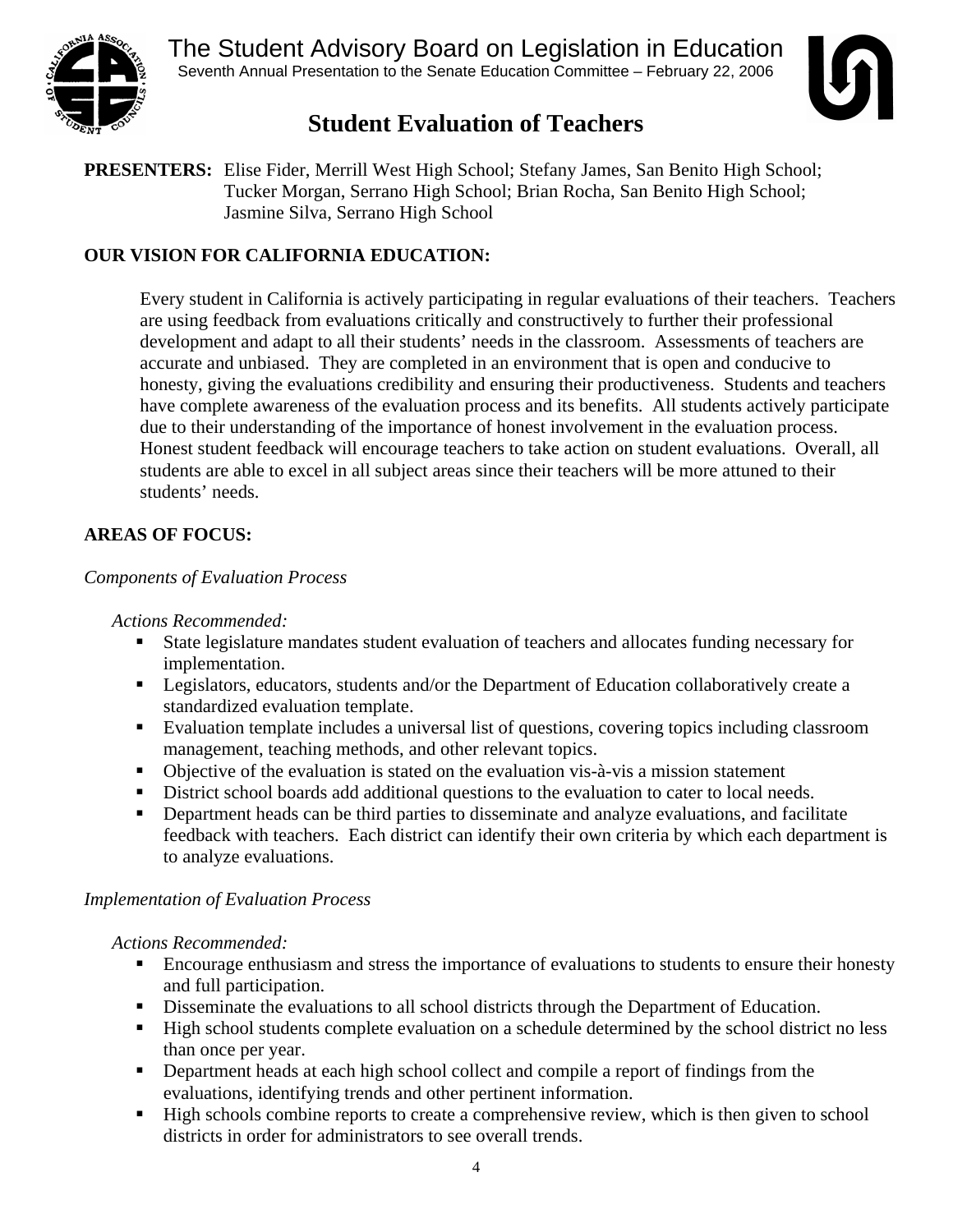#### *Post-Evaluation System of Adaptation and Advancement for Teachers*

#### *Actions Recommended:*

- Teachers actively review their feedback and make their own personal improvements.
- **•** Department heads and teachers establish a system of feedback and support for improvement based upon information from evaluations.

#### *Future Analysis of Process*

#### *Actions Recommended:*

- School districts evaluate the functionality of the evaluation program and offer localized recommendations for implementation after several years.
	- Examine the need for an independent third party data-configuration group.
	- Consider expanding the program to other levels of education.
	- Examine the feasibility of online evaluations versus paper evaluations to decrease costs.

#### **FISCAL ANALYSIS:**

While this proposal will take time from instruction to complete the evaluation, the overall improvement of teacher quality across the state of California will far outweigh this minimal loss. Furthermore, costs would be incurred in printing and dissemination. This would be neutralized by several factors. First, teachers will get direct feedback from students to use for their professional development, thus not only benefiting the educational engagement of the students, but also cutting down on costs used for state-mandated staff development days and other staff development programs.

Increased teacher quality will also directly increase student performance. With more students achieving at greater levels, California High School Exit Exam, Academic Progress Index (API), Adequate Yearly Progress (AYP), and other standardized test scores will improve. In addition, the students will be more vested in their education by being able to provide feedback. Thus, the likeliness that students will be in class will increase, providing more Average Daily Attendance (ADA) money to schools.

## **RATIONALE:**

Students have a perspective of the education system that often goes unseen and unrecognized by administrators and teachers. Evaluations offer insights into the ever-changing mindset of today's youth in California. They specifically allow teachers to understand the individual needs of their students. A regular evaluation process provides teachers with a framework to build strong habits early on in their teaching profession, and also allows experienced teachers to examine their effectiveness in teaching a constantly changing group of students.

Students will be more engaged in their education because evaluations create an environment of participation and collaboration between students and teachers. Students' passion for education will drastically increase because of their greater responsibility in their own education. Students will be empowered when teachers take their recommendations to heart, and will thus take greater ownership over their education. The ability for a student to be engaged in their education will lead to a more engaged person overall, creating a more educated and involved society. This is a result of not only better teachers, but also the actual process of participation by students in evaluating and taking action on the quality of their own education.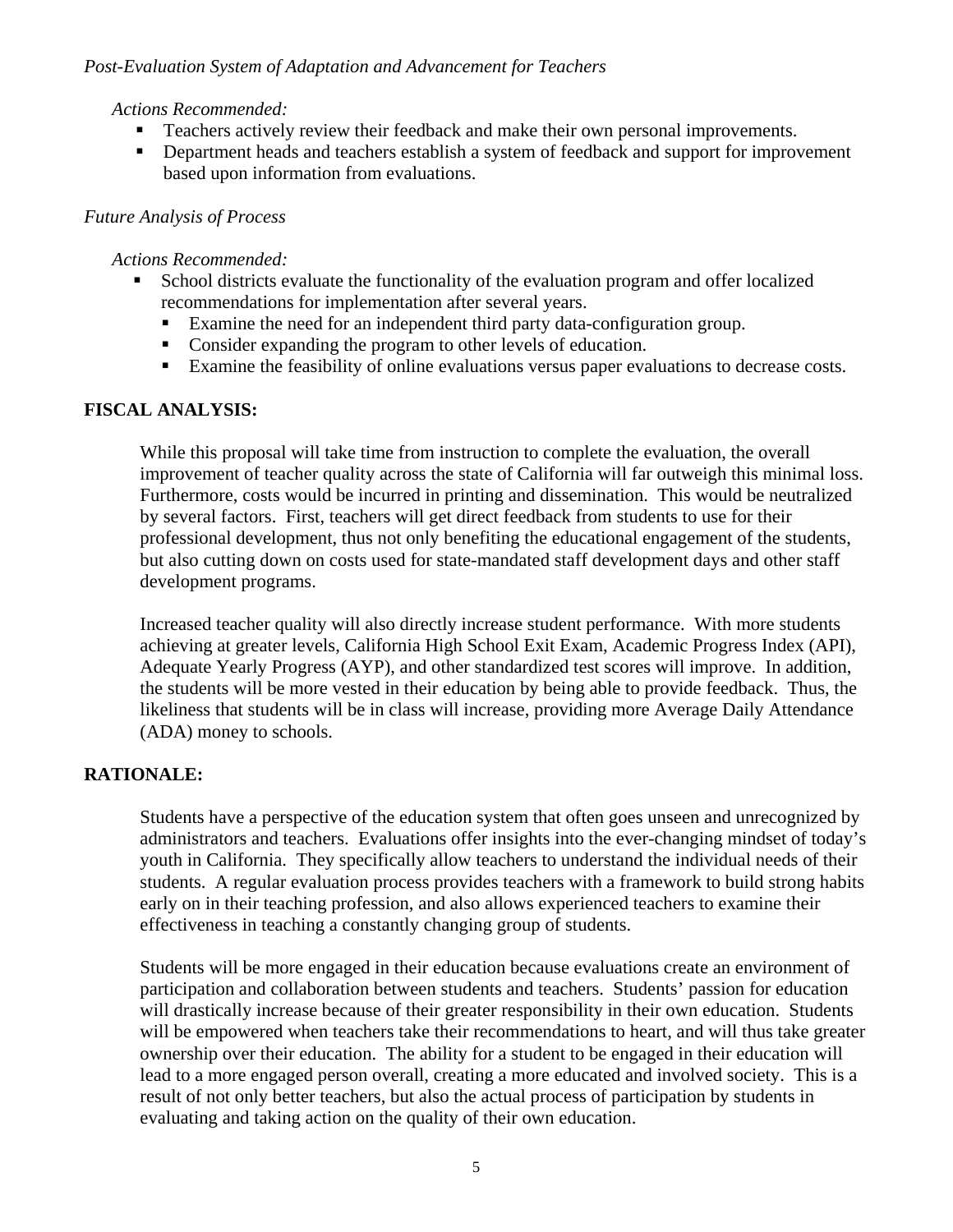Students have the right to a prime education, and student evaluation of teachers provides a higher quality faculty that can adapt to meet their students' needs. In essence, the communication between students and teachers not only facilitates more effective learning, but also allows both students and teachers to become more vested in their education and more committed to working together for the best possible outcome. Student evaluation of teachers can help return California to the forefront in education by pioneering and creating a workforce better suited for the fastpaced and adapting global economy.

#### **SUMMARY OF SOURCES CONSULTED:**

- Spencer, Jason. Legislative Aide, Office of Senator Tom Torlakson. Author's Interview: February 21, 2006
- Thompson, Dr. June. Executive Director, California Association of Student Councils. Author's Interview: February 21, 2006
- University of Michigan. "Design An Evaluation, Interpret Results How Teaching Evaluation Medians Are Calculated" [http://www.umich.edu/~eande/tq/](http://www.umich.edu/%7Eeande/tq/)
- University of North Carolina Center of Teaching and Learning. "Teaching at Carolina" [http://ctl.unc.edu/he3.html.](http://ctl.unc.edu/he3.html) Last Updated: January 30, 2001.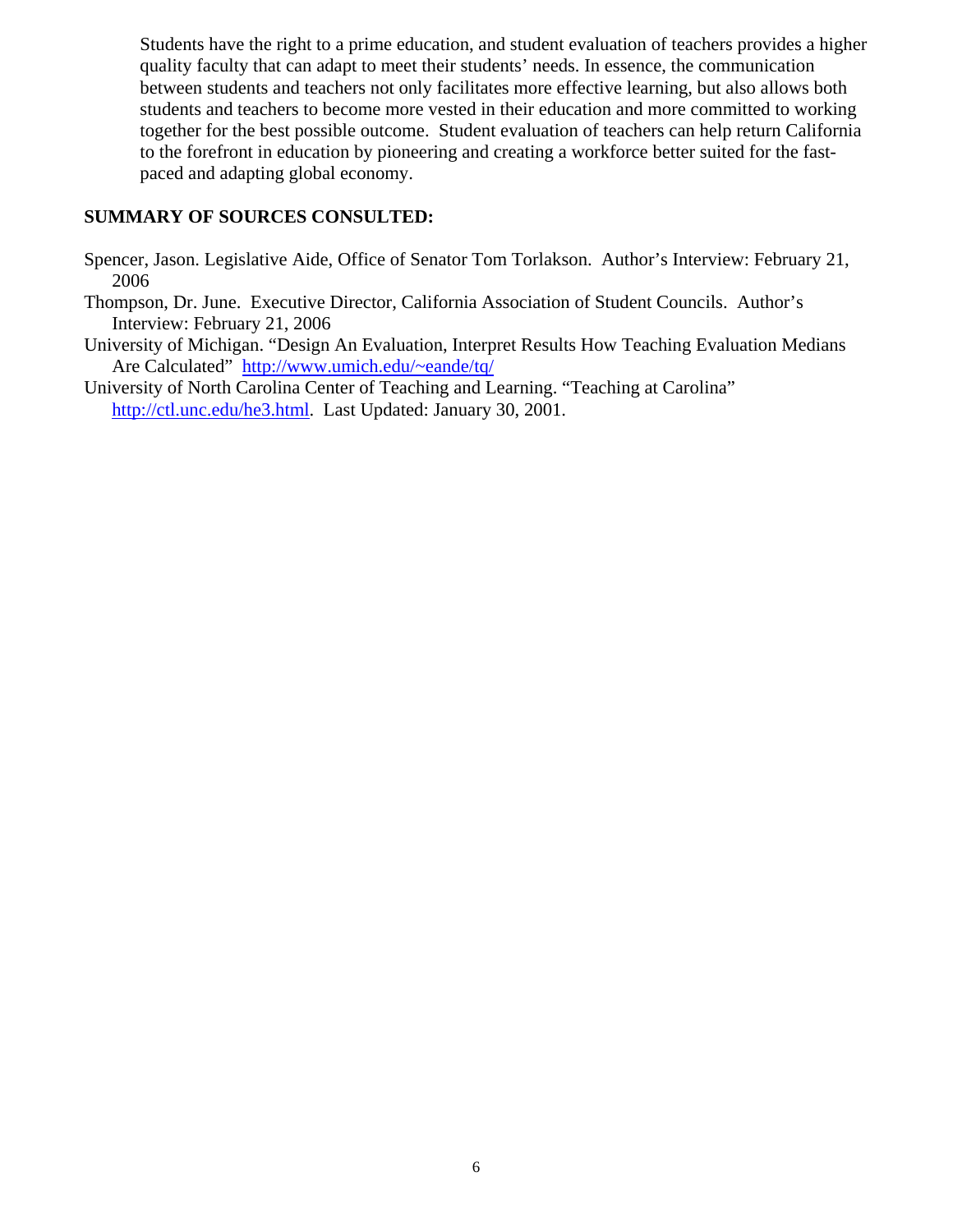<span id="page-7-0"></span>



# **Student Input in Administration**

**PRESENTERS:** Stephanie Bemboom, Serrano High School; Chris Brownell, Mariposa County High School; Nicholas Flenghi, Fortuna Union High School; Noah LaMoyne, Pioneer High School; Anthony Mercurio, San Mateo High School

# **OUR VISION FOR CALIFORNIA EDUCATION:**

In our ideal California education system, students and the administration collaborate effectively to create a positive and supportive environment where every student's opinion is fully heard and respected. The increase in student voice heard throughout the levels of administration motivates students to attend school and participate in their education. Students take ownership of their education and pursue positive change in their schools, communities, government, and world.

## **AREAS OF FOCUS:**

## *Collaboration and Communication Between Administration and Students*

## *Actions Recommended:*

- Include a student board member on each district board with preferential voting rights.
- Require time specifically for students to report at district board meetings.

## *Outlets for Students to Voice Their Opinions*

## *Actions Recommended:*

- Encourage representatives from each school to report to the student board member in order to relay concerns to district boards.
- Organize town hall meetings for students to specifically voice concerns or issues at the school level.
- Create a student advisory council to district boards in order to discuss and make recommendations about student issues with administration.

## *Administrative Action Towards Student Needs*

## *Actions Recommended:*

- Require a time for direct interaction between students and administration, such as a Principal's Corner, open forum, or suggestion box accompanied by a discussion.
- Publicize outlets for student input in administration, such as sharing student board member information or providing site council information at the district level.
- Encourage district boards to collaborate with student board members to address issues.

## **FISCAL ANALYSIS:**

The inclusion of a student member on each district board of education creates many benefits that far outweigh the minimal costs to districts. In comparison to other methods of collecting student opinion, such a surveys, a district student board member will accomplish many of the same objectives with minimal costs. The minimal costs generally consist of paper and supplies needed for an additional board member. By directly providing student opinion, board meetings can be more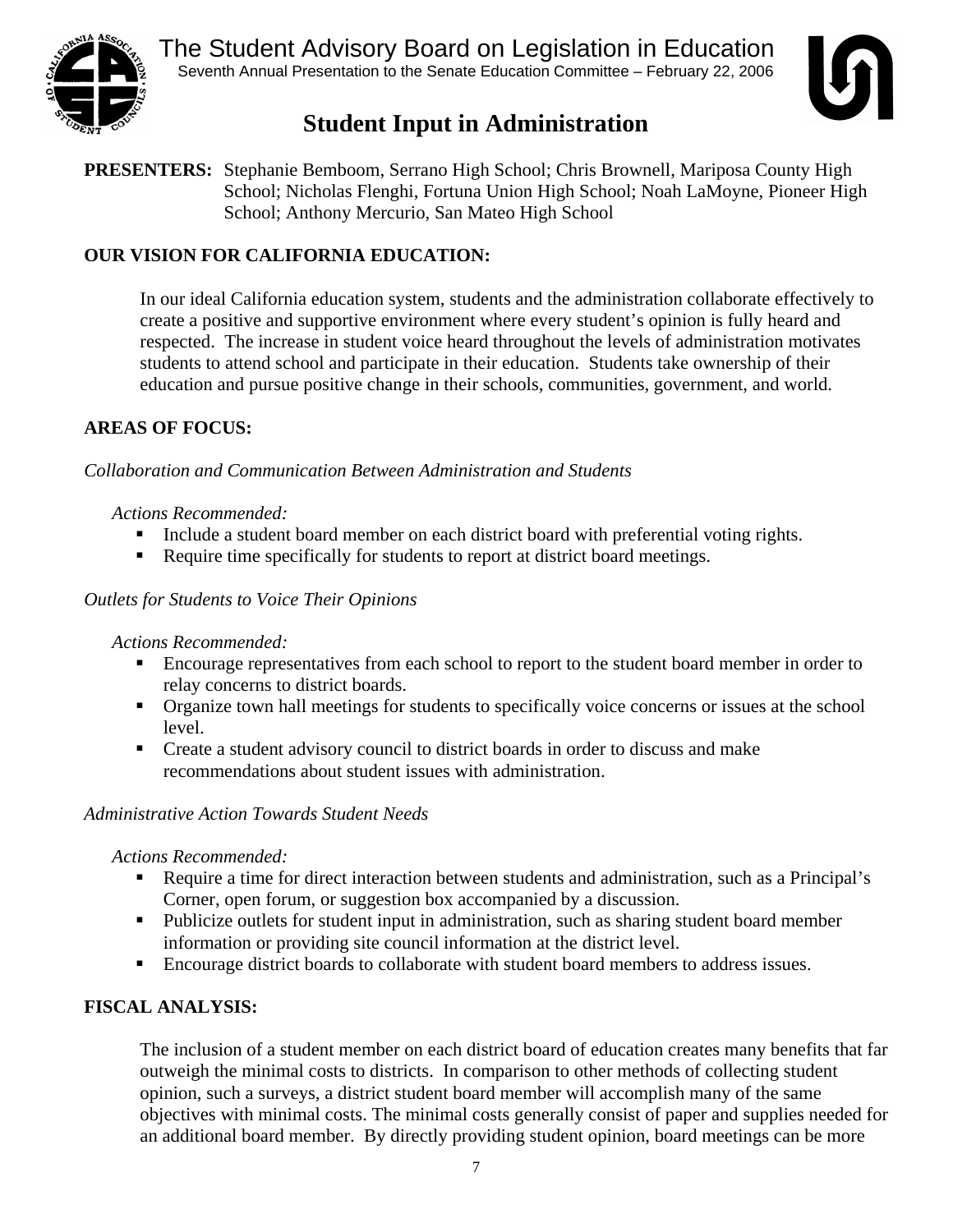efficient and cost-effective due to less time and money being spent on trying to understand students' needs. The other actions that administrations might take, such as the Principal's Corner, only take up a small portion of time, not money. The establishment of student forums at the administrative level only cost student time as well. Publicizing these outlets would also incur minimal cost, but would be well worth it considering the invaluable information that students can bring.

#### **RATIONALE:**

Students are the most important part of the education system and are often not represented and heard when they have the most valuable input to contribute. The American School Board Journal argues, "The person often missing from the school board meetings is the very one whom the policies affect the most: the student." Because students feel powerless and unmotivated towards being involved in their education, they need to have direct input and representation in administrative decisions that affect them. Having a student with preferential voting privileges on the district board gives the board valuable insight as to the concerns of students and how they believe policies affect them on the district level. Only when a student board member is able to relay their true thoughts, ideas, and concerns directly through the administration with the respect of having a preferential vote will student voice truly be heard.

While many adults may criticize high school students as being unable to handle the responsibilities of being a board member, the contrary can be seen at the state level. In California, the current Student Member of the State Board of Education serves as a full board member with voting privileges. In Maryland, districts have had student board members with voting privileges for the last twenty-five years. These student members consistently represent the students of the district in decision making from school environment to budget and fiscal issues. Student representation in every district in California cannot only work, but it is also crucial in providing sustainable and valid input into school administrations so that students receive the highest quality of education.

## **SUMMARY OF SOURCES CONSULTED:**

Adonai Mack—Legislative Advocate, California School Boards Association. Interview.

Colgan, Craig. "Student Board Members Offer Important Perspective." American School Board Journal, 2002.

Fletcher, Adam. "Meaningful Student Involvement." [www.soundout.org](http://www.soundout.org)

Gail Evans—Chief of Staff, State Senator Jack Scott, Interview. NSLC (article)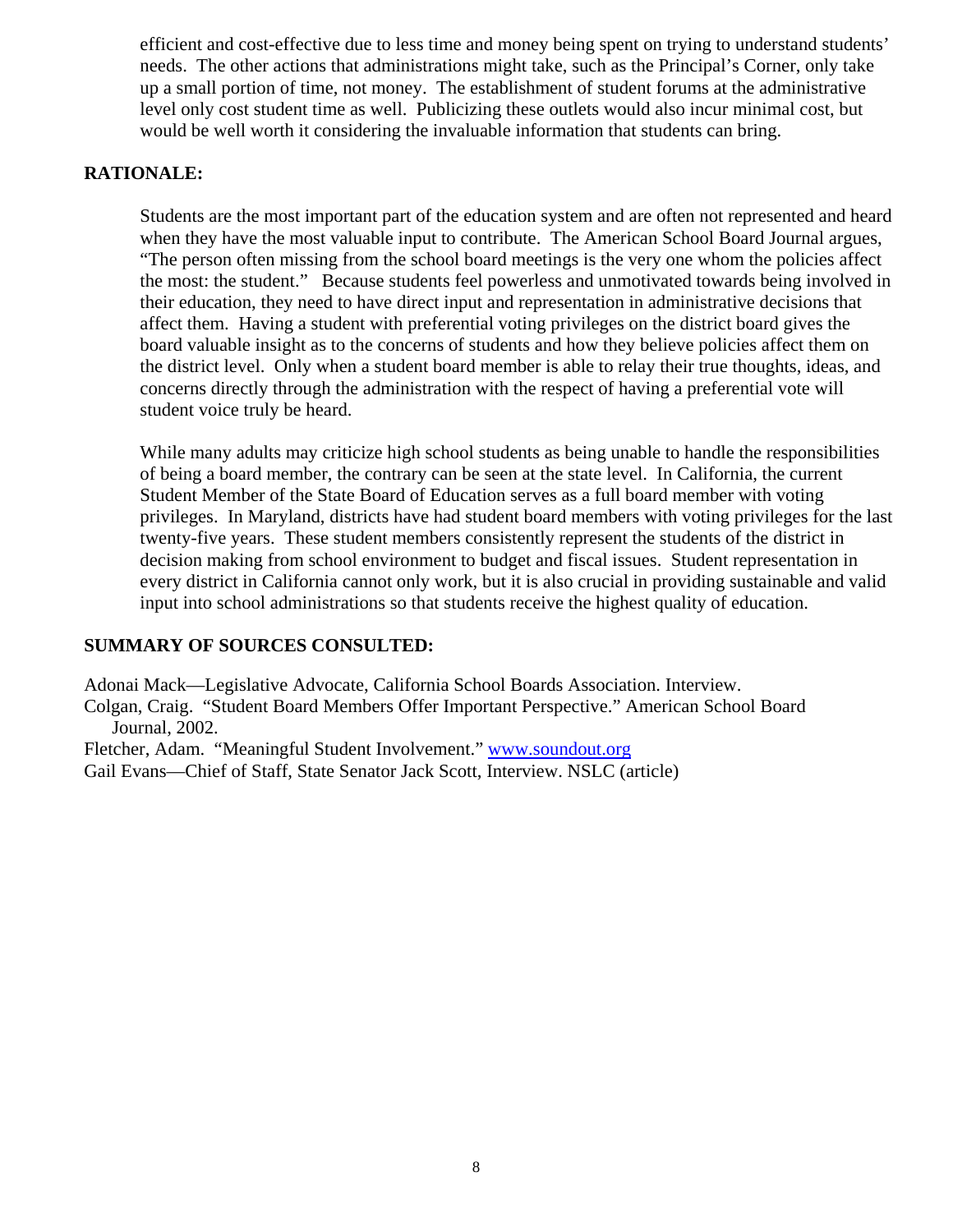<span id="page-9-0"></span>

The Student Advisory Board on Legislation in Education Seventh Annual Presentation to the Senate Education Committee – February 22, 2006



# **Drug and Alcohol Intervention Programs**

**PRESENTERS:** Olga Beltsar, Amador Valley High School; Andrew Estep, Serrano High School; Emmalena Illia, Lower Lake High School; Julie Mills, Notre Dame High School; Bina Santos, Notre Dame High School; Stacey Shuai, North Hollywood High School

## **OUR VISION FOR CALIFORNIA EDUCATION:**

Our vision for the California education system is that it provides a drug and alcohol-free environment for all students. The individuals of society are not victims to such substances; rather, they are in control of their own lives and possess a strong sense of respect for themselves and others. In such a community, people have healthy relationships. Students care about, support, and want to see each other healthy and happy; they do not pressure one another to abuse drugs or alcohol. Society as a whole is improved and more productive because people are involved in healthy extracurricular and recreational activities. People recognize and admit problems with drug and alcohol abuse and make an active effort to change.

## **AREAS OF FOCUS:**

*Availability of Intervention Programs* 

 *Actions Recommended:* 

- On-campus therapy intervention program
	- Targets individual reasons for drug or alcohol abuse through the Matrix Model, which incorporates treatment methods such as relapse prevention, group therapy, drug education and self-help participation.
	- This curriculum takes components from successful community rehabilitation and intervention programs.
	- In addition to the Matrix Model, treatment may include elements of the relapse prevention therapy, motivational enhancement therapy, and supportive expressive therapy.
- Information and intervention-training program for youth
	- **Provide students with the opportunity to attend a training that is led by professionals in** drug and alcohol abuse and intervention.
	- The intervention program incorporates activities that provide safe alternatives to drug and alcohol use.
	- Motivated and knowledgeable students are chosen by schools to attend the training in order to be peer advisors.
	- Students return to their school with the knowledge to create an alcohol and drug intervention support program that addresses individual needs of students who use drugs and alcohol.

## *Youth Role Models*

## *Actions Recommended:*

- Mentoring programs
	- Create peer-to-peer mentoring programs for high school students. Programs will target students addicted to drugs and/or alcohol and makes it mandatory for students caught abusing substances to attend programs where they can discuss their feelings with peers who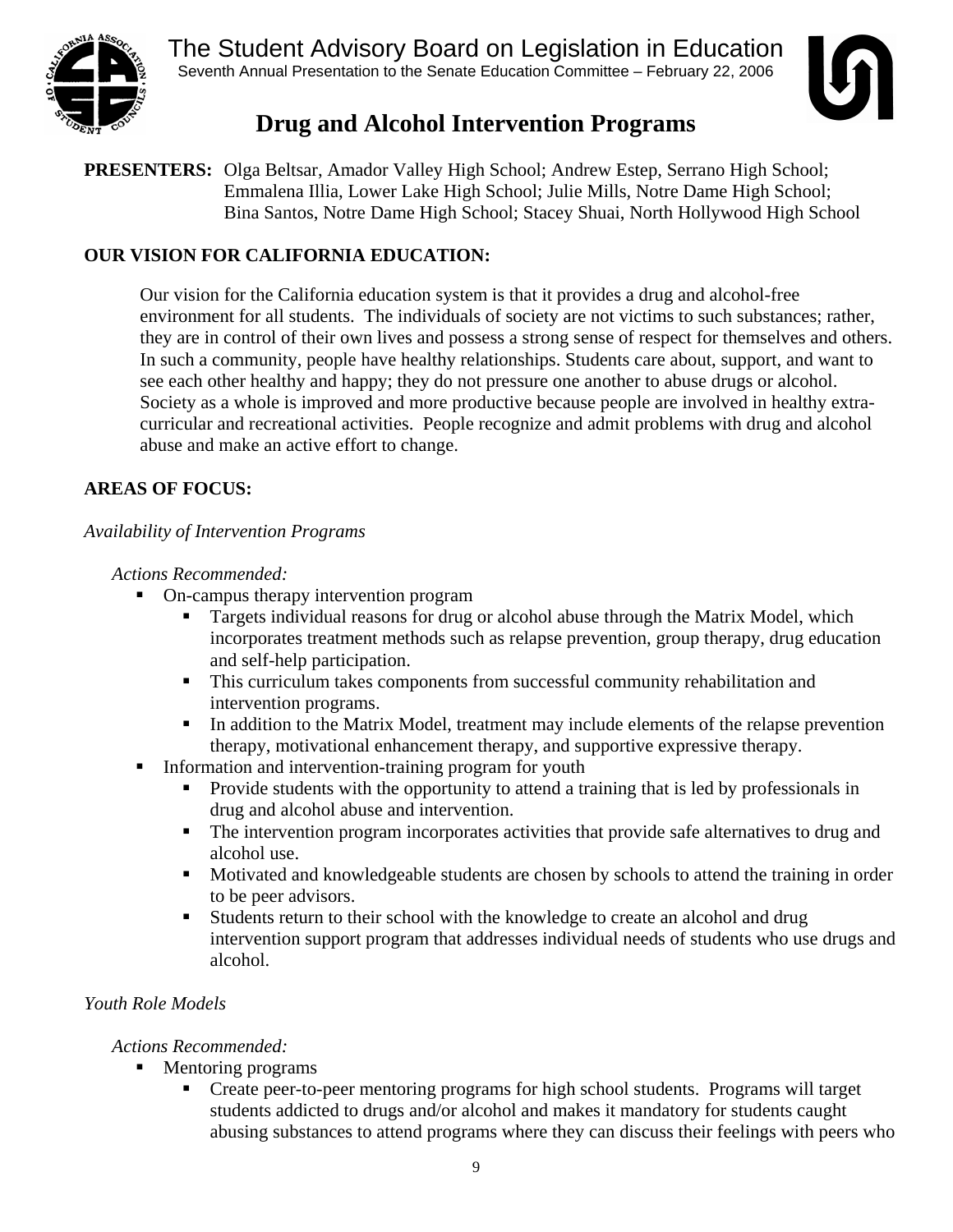seek to help. Teachers can recommend motivated, drug and alcohol-free student role models ,who can mentor targeted students regularly, and meet the individual's needs.

- Mentoring programs can also be established so that drug and alcohol-free high school students work with middle school students to endorse a drug and alcohol-free lifestyle.
- Drug testing athletes
	- Test athletes for drug and alcohol use to drive them to choose between substance abuse and sports.
	- This will help set a precedent for the general population and spread the positive results of leading a drug and alcohol-free lifestyle.

#### **FISCAL ANALYSIS:**

The state will incur the costs of designing intervention programs. However, funds are available in the form of grants and by sharing funds from prevention programs. Training passionate students to help their peers eliminates the costs of hiring expensive professionals. Furthermore, our intervention programs should be subjected to a test of a few years through a pilot program and adjusted to maximize financial efficiency. Money that the state spends now on intervention programs is money that it will not have to spend later on drug and alcohol abusers. By stepping in and solving the problem early, it will cost less than the prolonged consequences of allowing drug and alcohol abuse to continue.

#### **RATIONALE:**

Drug and alcohol intervention programs will help students who already use and abuse drugs and alcohol. Students who have already fallen prey to substance abuse will be able to regain a sense of self and become active members of society if involved in an intervention program. These programs will help students to understand that their mistakes are not permanent. Prevention is not enough; we need an intervention program that will address students' individual motives for substance abuse. Through intervention, fewer students will witness the physical and mental demise of those that they care for and love. This decrease in substance abuse can lead students to a more complete education because attendance will be increased, schools will be safer, and retention will be enhanced. Every person deserves to live a fulfilling life no matter what mistakes they made in the past. It is the responsibility of the California education system to intervene end this destructive cycle among students.

#### **SUMMARY OF SOURCES CONSULTED:**

Nichol Muoz-Murrillo, Senator Escutia's Education Advisor Rosielyn A. Pulmano, Senior Consultant Assembly Committee on Health *Safe and Drug Free Schools and Communities Act The Partnership for a Drug Free America*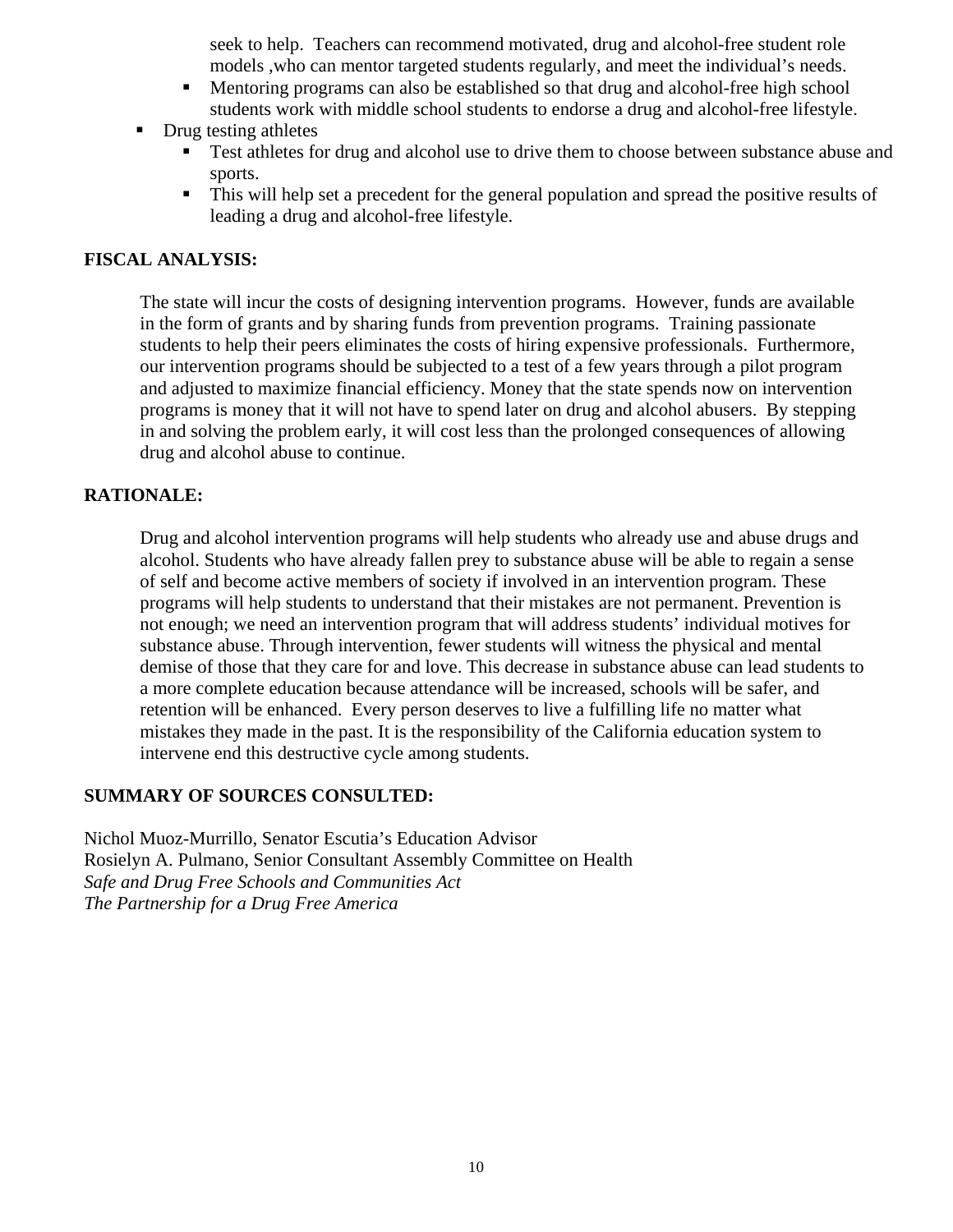<span id="page-11-0"></span>

The Student Advisory Board on Legislation in Education Seventh Annual Presentation to the Senate Education Committee – February 22, 2006



# **Quality Teaching at Underperforming Schools**

**PRESENTERS:** Ariel Edwards-Levy, North Hollywood High School; Stacey Mork, San Mateo High School; Lili Pill-Kahan, North Hollywood High School; Lakshmi Subramanian, North Hollywood High School; Mayan White, Santa Clara Preparatory High School

## **OUR VISION FOR CALIFORNIA EDUCATION:**

All students have an equal opportunity to be taught by quality teachers. Students and teachers have mutual respect for each another. Teachers teach with rigor and relevance, and have control over their classrooms. They care about, relate to, and understand their students; therefore, the students are passionate about learning and actively participate in class. Teachers use innovative methods to engage students, leading students to be self-motivated to learn. All schools provide students with the skills and knowledge to graduate high school and move on to higher education.

## **AREAS OF FOCUS:**

*More Experienced Teachers at Underperforming Schools* 

## *Actions Recommended:*

- Support State Secretary of Education Alan Bersin's proposal to bring teams of experienced administrators and teachers to underperforming schools.
- Support Senator Jack Scott's proposal to force schools to notify school districts of teaching vacancies at an earlier date.
- **Provide experienced teachers who teach at underperforming schools with an income that** increases over a long period of time, which will serve as recognition of the importance of their work.

## *Teachers' Comfort Levels in Underperforming Schools*

## *Actions Recommended:*

- Teachers allocate a portion of their 40-hour work week, such as a conference period, to meet and provide feedback to the administrators of their schools.
- Expand the Peer Assistance and Review (PAR) program to include all new teachers in underperforming schools.
- Support the extension of the Beginning Teacher Support and Assessment (BTSA) program from two to three years.
- Provide supplemental funding for materials in addition to those guaranteed by the *Williams* settlement in 2004.
- Allow for teacher input in the purchase of supplemental materials to be used in their classrooms.

## *Meeting Unique Needs of Students at Underperforming Schools*

## *Actions Recommended:*

 Add cultural competency workshops to the offered set of courses counting toward the required 150 hours of training for teachers to renew their credentials.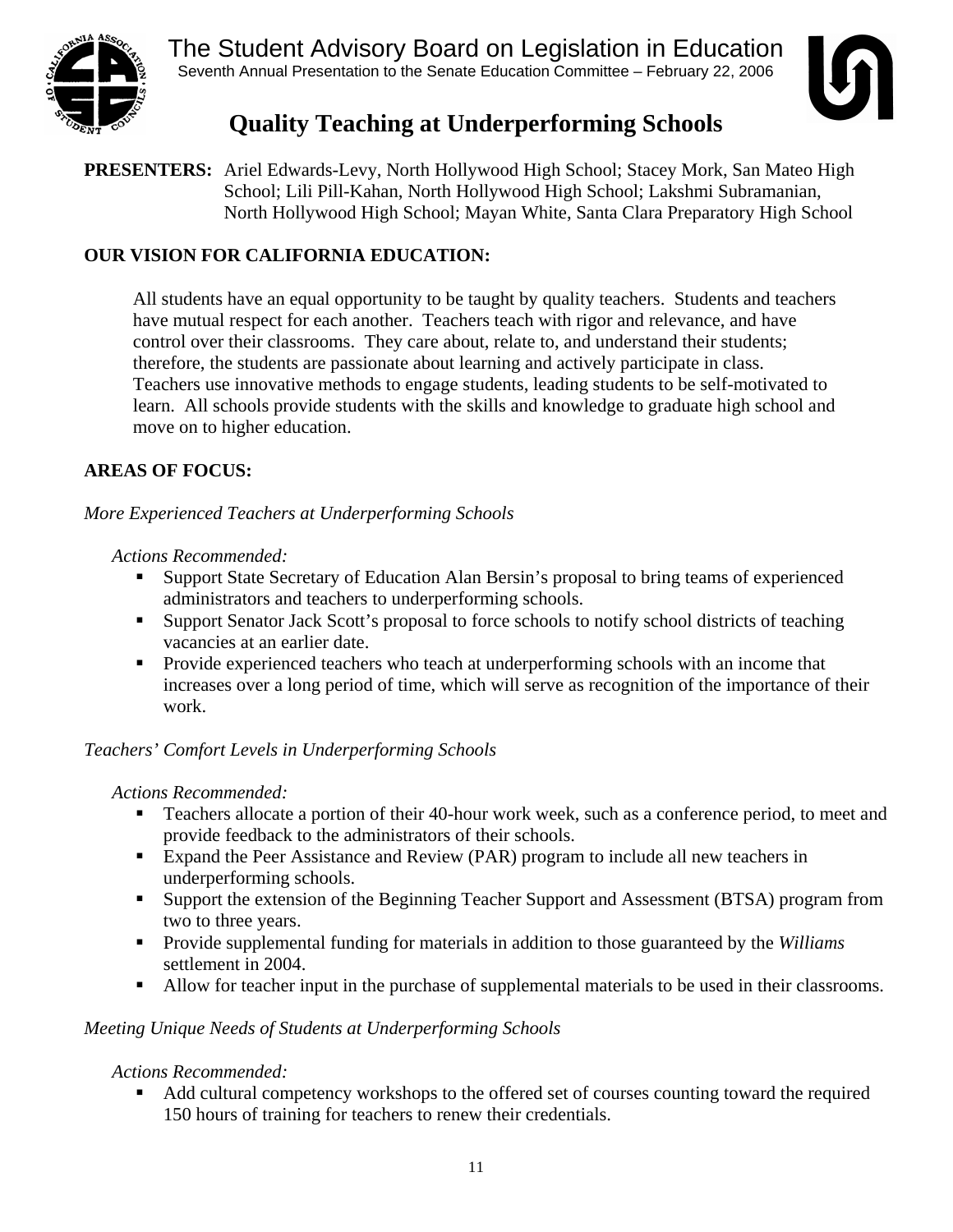Include student members on the committee that creates the cultural competency workshop curriculum.

#### **FISCAL ANALYSIS:**

If the state provides monetary incentives to teachers the longer they work at an underperforming school, the number of experienced teachers working in underperforming schools will grow. Allocating more funds to the Peer Assistance and Review program will lead teachers involved in the program to become more comfortable with teaching, thus increasing teacher retention and school performance. Counties' allocation of money for supplementary materials in addition to that provided for by the Williams settlement will allow teachers to use their own innovative methods to better teach their students. If the state puts aside money for the teacher training workshops, they will be producing more prepared and comfortable teachers at underperforming schools, eventually improving the schools' performances. By allowing teacher-administrator conferences to take place during the 40-hour work week, this proposal avoids the necessity of reallocating funds toward overtime pay for teachers.

#### **RATIONALE:**

There is no overvaluing the importance of a good teacher. Quality teachers are familiar not only with their subjects, but also relate to and engage with their students. These teachers are especially necessary at underperforming schools because they can push students academically, explain the relevance between academics and application in the real world world, and create a comfortable learning environment for students, making them feel at ease as they find their niche at school. In already troubled schools, where students may be lacking many adequate resources, talented and experienced teachers are especially necessary. With the recommendation of an allocation of the time to meet with the administration, teachers will feel as they have a direct say in how the school is run. Since teachers see the impact of decisions by the administration on students first-hand, they should be given even greater voice within the administrations of underperforming schools in order to work towards growth.

A credential renewal workshop will assist teachers who were credentialed before the new state standard was set to gain experience in cultural competency. Expanding the peer-to-peer program that is currently in place will provide first-hand knowledge for new teachers, within an atmosphere in which colleagues can be responsive towards one another. Expansion of this peer-to-peer program is also important to provide a space for more experienced teachers to share their wisdom. In addition, when teachers have adequate resources and materials that they had input in acquiring, it will help them to teach more innovatively and effectively. While quality teachers are important for every student in every school, they are especially important for students at underperforming schools who may have even less access to other resources.

## **SUMMARY OF SOURCES CONSULTED:**

DaVitto, Bernie. Retired Educational Consultant. February 21, 2006. Learning Point Associates. Teaching Quality in At-Risk Schools. February 20, 2006 "Recruiting and Retaining Quality Teachers."

[http://www.subnet.nga.org/educlear/achievement/quality/quality-mystate.html.](http://www.subnet.nga.org/educlear/achievement/quality/quality-mystate.html) February 20, 2006 Spring Board Schools. Executive Summary: Challenged Schools, Remarkable Results. Fall 2005

Teacher Leaders Network. Assuring Teaching Quality in High Poverty, Low Performing, and Hard to Staff Schools. <http://www.teacherleaders.org/conversations/HTS/HTSintro.html>. February 20,2006 Weimer, Mike. Legislative Representative, CA Federation of Teachers (CFT). February 21, 2006.

*Williams v. State of California*, 1998.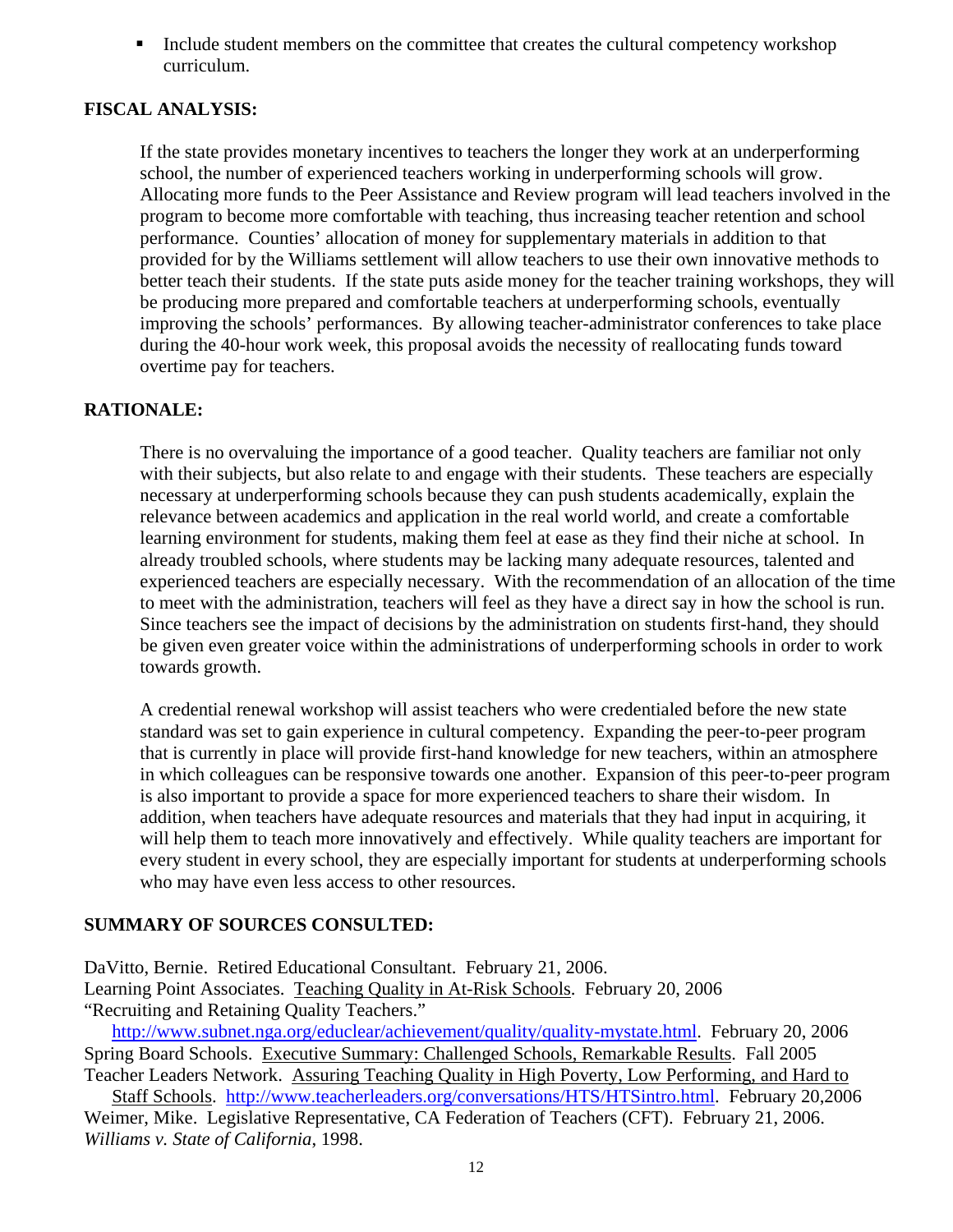<span id="page-13-0"></span>



# **Student Health and Nutrition**

**PRESENTERS:** Aaron Fruer, North Hollywood High School; Linda Khamoushian, Canyon High School; Katrina Ortiz, Nogales High School; Amanda Pyle, Pacifica High School

# **OUR VISION FOR CALIFORNIA EDUCATION:**

Every day, schools in California serve many choices of appetizing, fresh, and healthy foods in satisfying portions that all students can afford. Students have healthy eating habits and weight-related diseases are nonexistent. Healthy food choices in schools result in improved student behavior and academic performance. All schools teach students how to live a healthy lifestyle through physical education and academic courses. The community also plays an active role in promoting and ensuring overall student health.

## **AREAS OF FOCUS:**

## *Quality of Health Education Curriculum*

#### *Actions Recommended:*

- Support goals set forth by the California Department of Education's white paper, "Healthy Children Ready To Learn," including:
	- Support high-quality instructional programs in health education and physical education that provide students with the skills, knowledge, and confidence to develop and maintain active, healthy lifestyles.
	- **Implement nutritional standards for all food and beverages sold on campus.**
	- Create a school environment that supports the health of students.
- With input from health professionals, expand upon the existing health curriculum, adding curriculum that addresses:
	- Benefits of a healthy lifestyle.
	- Comprehension of nutrition labels and the new food pyramid with practical applications.
	- Health risks associated with poor eating and exercising habits.
	- Clarification of dietary myths and misconceptions.
	- Importance of developing positive self-image and strong self-esteem.
- **Implement health curriculum starting in the first grade.**
- Recommend that schools organize farmers markets to increase community involvement and provide healthy food options.

#### *Availability of Healthy Food Options*

*Actions Recommended:* 

- Implement healthy meal options, recommended by a statewide committee of health officials and students, in all schools within two years.
- Provide "brain food" that promotes alertness and information retention.
- Hold schools to accountable to health requirements that are comparable to those of restaurants and require school cafeterias to publicly post the results of their most recent health inspection.
- Require periodic student evaluations to poll student opinion of food options and adjust meals accordingly.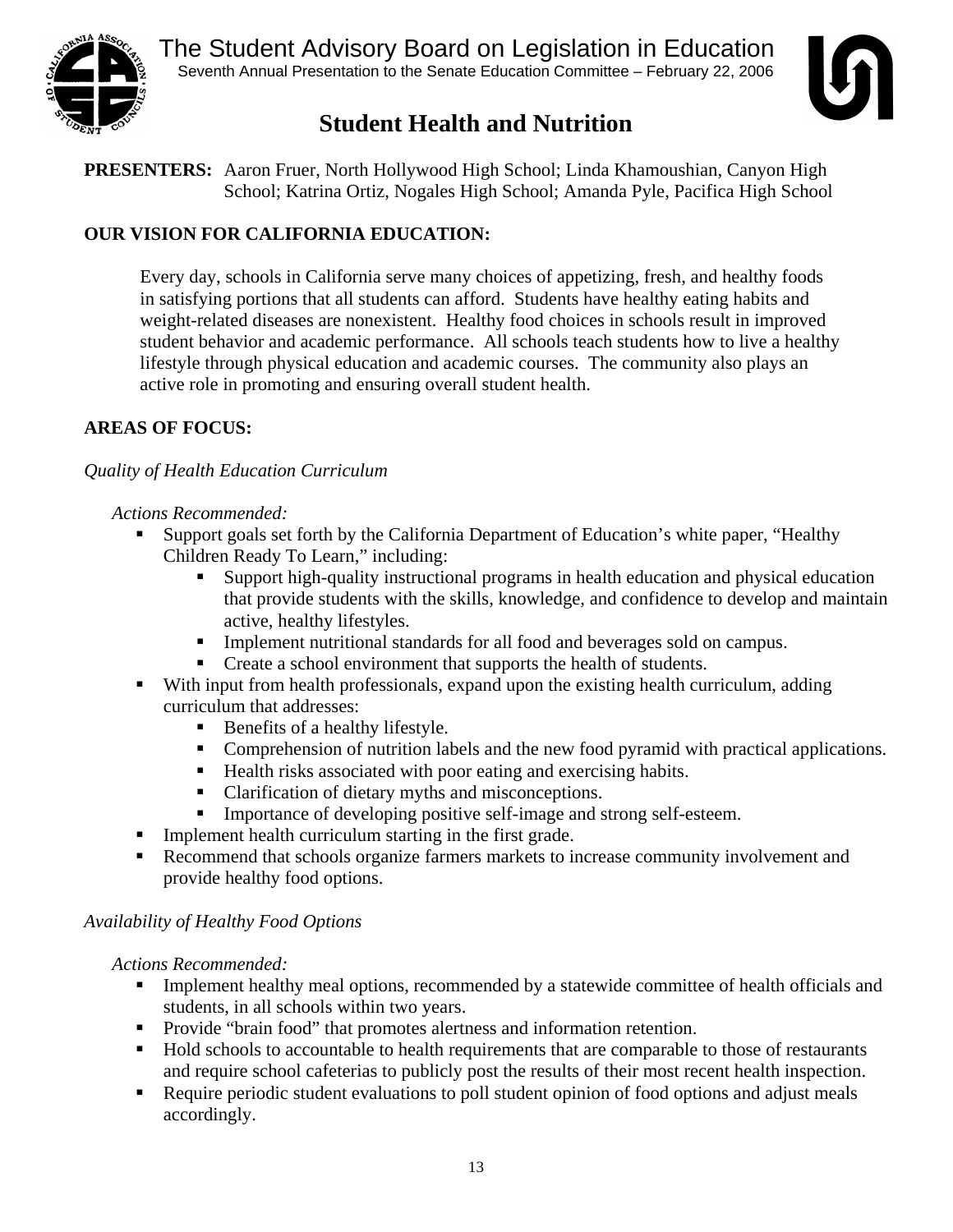Require nutrition facts of all school-provided food be posted in the cafeteria or on individual packages.

#### *Quality of Physical Education Curriculum, Requirements, and Extra-Curricular Opportunities*

#### *Actions Recommended:*

- Support Assembly Bill 1779 (Karnette), which would require elementary school students to engage in no less than 20 minutes of physical education each day.
- Diversify sports options available during and after school for all ages, including non-traditional individual and team physical activities.

#### *Influence of Media*

#### *Actions Recommended:*

Restrict advertising that promotes unhealthy lifestyles within school zones,

## **FISCAL ANALYSIS:**

Because healthier alternatives to current food choices will not increase the amount of money spent in most cases, the related financial costs are creating and implementing the new curriculum and awareness programs, developing improved, healthier menus, and providing additional training for staff. In return, the long-term physical benefits of an aware student population would equalize if not surpass any monetary deficits, especially in terms of reduced health care costs. With an increased interest in sports, fewer students would be involved in crime, gangs, and other dangerous activities. Students would also gain invaluable qualities and skills such as teamwork, determination, and time management.

## **RATIONALE:**

The health of today's youth is in critical danger. There is strong evidence that diabetes, cholesterol, and other obesity-related diseases are clearly on the rise. The California Department of Education reports epidemic growth of obesity with 32% of the state's youth overweight and 74% unfit. Because physical fitness is essential to overall wellness, offering a variety of sports activities would provide students with a method of exercise that is both enjoyable and accessible.

Media influences in the form of advertising also impede students' ability to lead a healthy lifestyle. According to the Institute of Medicine, "There is strong evidence that marketing of food and beverages to children influences their preferences, requests, purchases, and diets. The dominant focus of marketing to children and youth is on foods and beverages high in calories and low in nutrients and is sharply out of balance with healthful diets." Curtailing advertising of unhealthy foods near schools would decrease students' exposure and thus hopefully their consumption of unhealthy food and beverages.

Complaints from students attest to their dissatisfaction with current meal options and their interest in healthy alternatives. Teaching healthy habits would not only immediately affect student motivation and self esteem, but would provide students with the necessary knowledge to practice healthy habits both presently and in the future. Moreover, by implementing these recommendations in schools, student academic performance will increase. With many students eating one or two meals a day at school, it is imperative that we offer healthy, balanced meals for students.